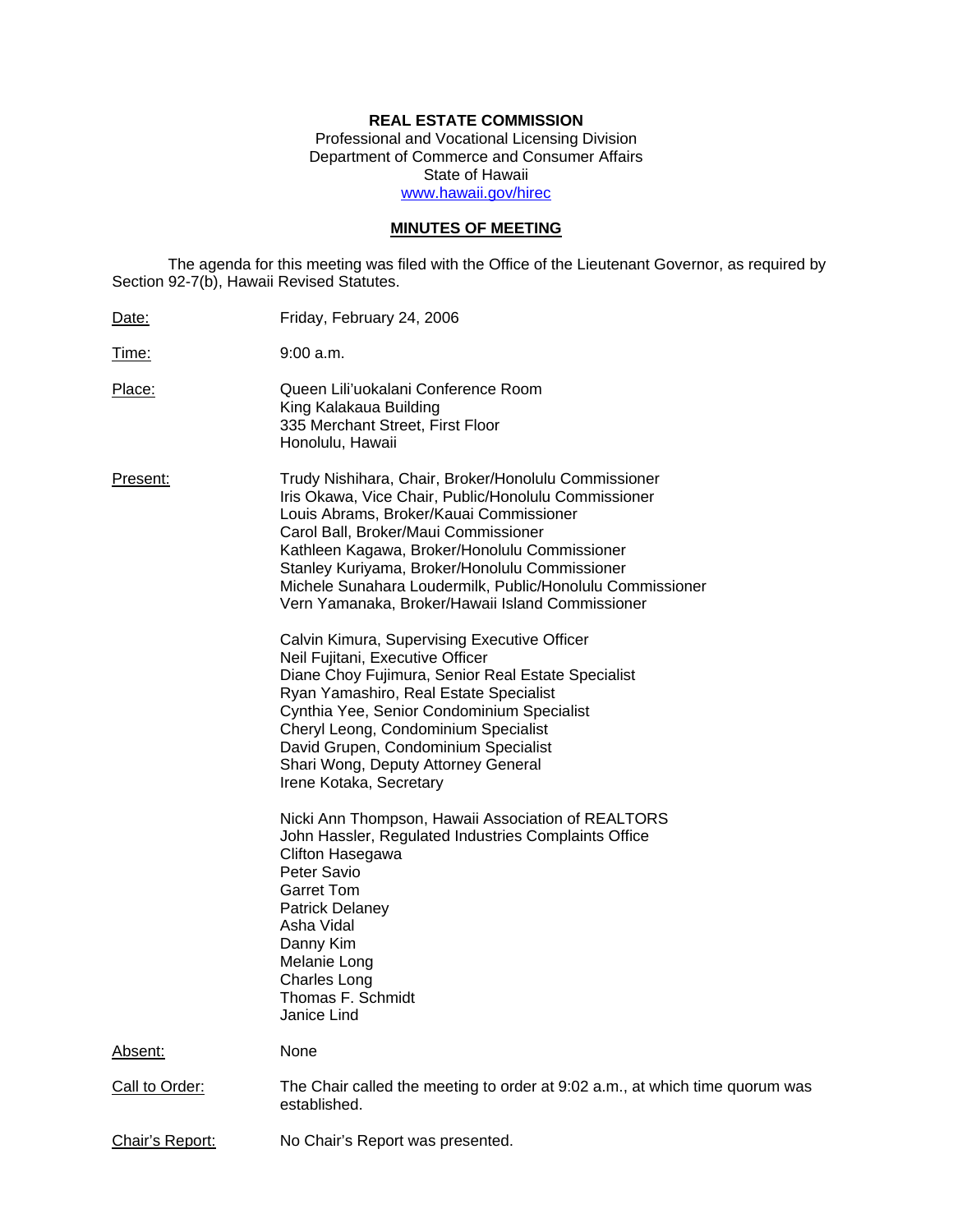Executive The Executive Officer informed the Commissioners that the applications to be<br>Officer's Report: considered at the meeting were available for their review. considered at the meeting were available for their review.

### **Additions to the Agenda**

Upon a motion by Commissioner Abrams, seconded by Commissioner Okawa, it was voted on and unanimously carried to add the following items to the agenda:

6. Licensing – Applications

k. Terry A. Driskell

l. Danny C. Kim

## **Minutes of Previous Meetings**

Upon a motion by Commissioner Kuriyama, seconded by Commissioner Abrams, it was voted on and unanimously carried to accept the minutes of the January 27, 2006 Real Estate Commission meeting.

Chapter 91, HRS, The Chair called for a recess from the meeting at 9:04 a.m., to discuss and Adjudicatory Matters: deliberate on the following adjudicatory matters, pursuant to Chapter 91, HRS:

#### **In the Matter of the Real Estate Broker's License of Thomas F. Schmidt, dba Tom Schmidt Realtors; REC 1998-121-L, et al.**

Mr. Thomas F. Schmidt and John Hassler of RICO were present. Mr. Schmidt is requesting that the Commission select an alternate course or courses for him to complete in order to fulfill the requirements of the Commission's Final Order.

Upon a motion by Commissioner Abrams, seconded by Commissioner Ball, it was voted on and unanimously carried that Mr. Schmidt submit evidence of successfully completing the "Agency, Practical Ethics and Fair Housing" continuing education elective course taught by Instructor, James Stone, Esq., or of successful completion of the real estate broker's prelicensing course and successfully passing the classroom examination upon completion of the real estate broker's prelicensing course.

### **In the Matter of the Real Estate Salesperson's and Broker's Licenses of Brad K. Hironaka; REC 2005-260-L**

Upon a motion by Commissioner Okawa, seconded by Commissioner Ball, it was voted on and unanimously carried to accept the First Amended Settlement Agreement Prior to Filing of Petition for Disciplinary Action and Commission's Final Order.

Following the Commission's review, deliberation and decisions in these matters, pursuant to Chapter 91, HRS, the Chair announced that the Commission was reconvening its scheduled Commission meeting at 9:18 a.m.

# Executive Session: Upon a motion by Commissioner Okawa, seconded by Commissioner Ball, it was voted on and unanimously carried to enter into executive session, pursuant to Section 92-5(a)(1), HRS, "To consider and evaluate personal information relating to individuals applying for professional or vocational licenses cited in section 26-9 or both."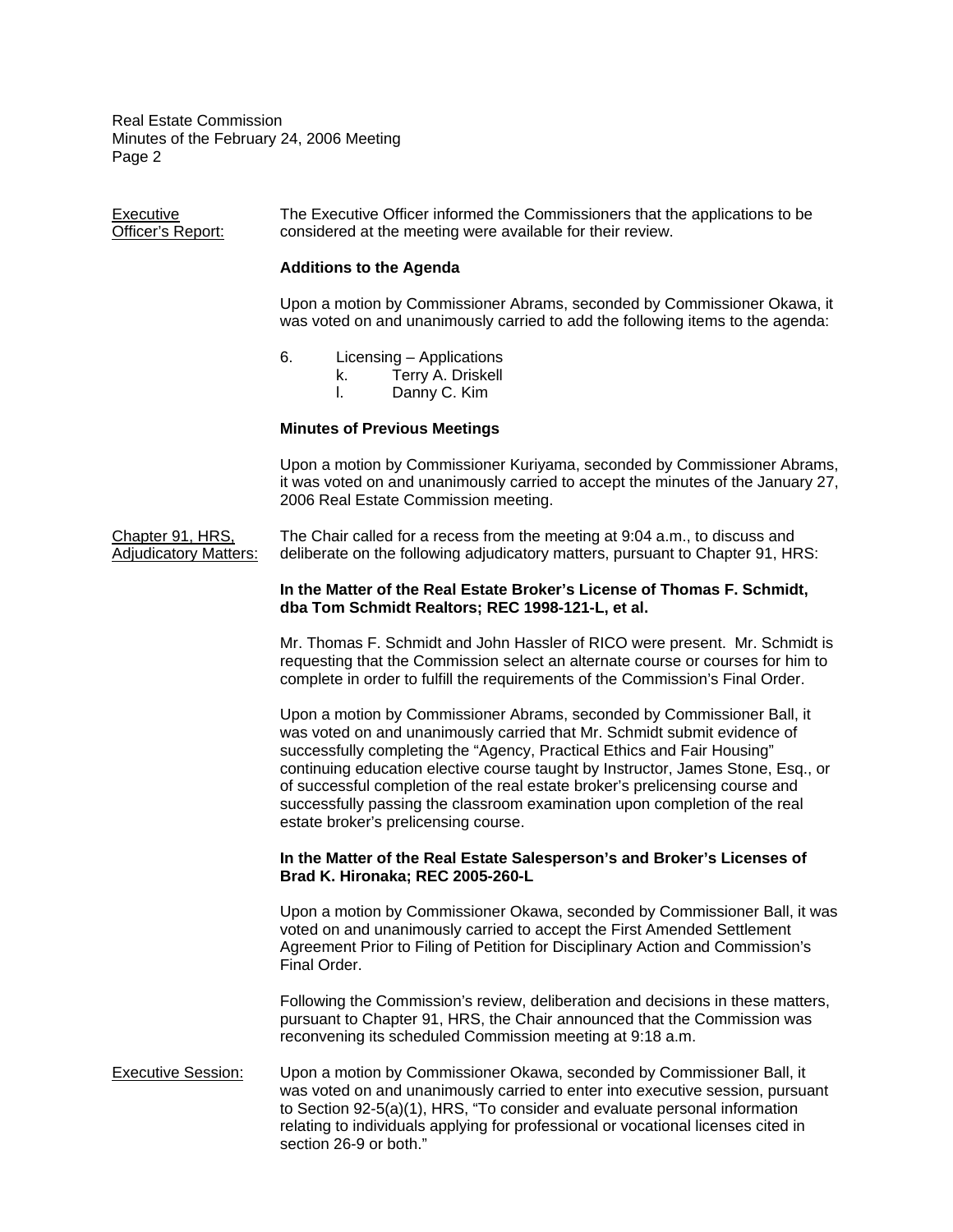|                                                  | Upon a motion by Commissioner Okawa, seconded by Commissioner Abrams, it<br>was voted on and unanimously carried to move out of executive session.                                                                                                                                                                                                                                                                                                                                                                                                                                                                                                                                                                                                                                                           |
|--------------------------------------------------|--------------------------------------------------------------------------------------------------------------------------------------------------------------------------------------------------------------------------------------------------------------------------------------------------------------------------------------------------------------------------------------------------------------------------------------------------------------------------------------------------------------------------------------------------------------------------------------------------------------------------------------------------------------------------------------------------------------------------------------------------------------------------------------------------------------|
| Licensing-<br>Applications:                      | List for Less, Inc.                                                                                                                                                                                                                                                                                                                                                                                                                                                                                                                                                                                                                                                                                                                                                                                          |
|                                                  | Garret Tom, proposed principal broker, and Peter Savio, President, of List for<br>Less, Inc., were present at the meeting. When asked if they wished to have their<br>application considered in executive session, Mr. Savio answered, "yes."                                                                                                                                                                                                                                                                                                                                                                                                                                                                                                                                                                |
| <b>Executive Session:</b>                        | Upon a motion by Commissioner Abrams, seconded by Commissioner Okawa, it<br>was voted on and unanimously carried to enter into executive session, pursuant<br>to Section 92-5(a)(1), HRS, "To consider and evaluate personal information<br>relating to individuals applying for professional or vocational licenses cited in<br>section 26-9 or both."                                                                                                                                                                                                                                                                                                                                                                                                                                                      |
|                                                  | Upon a motion by Commissioner Okawa, seconded by Commissioner<br>Yamanaka, it was voted on and unanimously carried to move out of executive<br>session.                                                                                                                                                                                                                                                                                                                                                                                                                                                                                                                                                                                                                                                      |
| <b>Committee Reports</b><br>and Program of Work: | <b>Laws and Rules Review Committee</b>                                                                                                                                                                                                                                                                                                                                                                                                                                                                                                                                                                                                                                                                                                                                                                       |
|                                                  | Upon a motion by Commissioner Abrams, seconded by Commissioner Kagawa,<br>it was voted on and unanimously carried to accept the report of the<br>February 8, 2006 Laws and Rules Review Committee meeting as follows:                                                                                                                                                                                                                                                                                                                                                                                                                                                                                                                                                                                        |
|                                                  | 1.<br>Minutes of January 11, 2006 - Accept<br>2.<br>Neighbor Island Outreach - The next neighbor island outreach is<br>scheduled for May 10, 2006, on the island of Hawaii. The Laws and<br>Rules Review Committee meeting will convene at 9:30 a.m., followed by<br>the Education Review Committee meeting, and the Condominium<br>Review Committee meeting. The meetings will be held at the University<br>of Hawaii at Hilo, Campus Center, Conference Rooms 306/307, 200 W.<br>Kawili Street, Hilo, Hawaii. The Real Estate Specialists' Office for the<br>Day will also be held in conjunction with the meetings.<br>3.<br>Next Meeting: Wednesday, March 8, 2006<br>9:00 a.m.<br>Queen Lili'uokalani Conference Room<br>King Kalakaua Building<br>335 Merchant Street, First Floor<br>Honolulu, Hawaii |
|                                                  | <b>Education Review Committee</b>                                                                                                                                                                                                                                                                                                                                                                                                                                                                                                                                                                                                                                                                                                                                                                            |
|                                                  | Upon a motion by Commissioner Yamanaka, seconded by<br>Commissioner Abrams, it was voted on and carried to accept the report of the<br>February 8, 2006 Education Review Committee meeting as follows:                                                                                                                                                                                                                                                                                                                                                                                                                                                                                                                                                                                                       |

- 1. Minutes of January 11, 2006 **Accept**
- 2. Continuing Education Administration, Curriculum, Courses, Providers, and Instructors – Applications
	- a. Course "Missed Fortune Dispel 23 Misconceptions About Equity & Tax Laws that Govern Real Estate Sales;" Author/Owner: Douglas R. Andrew, Paramount Financial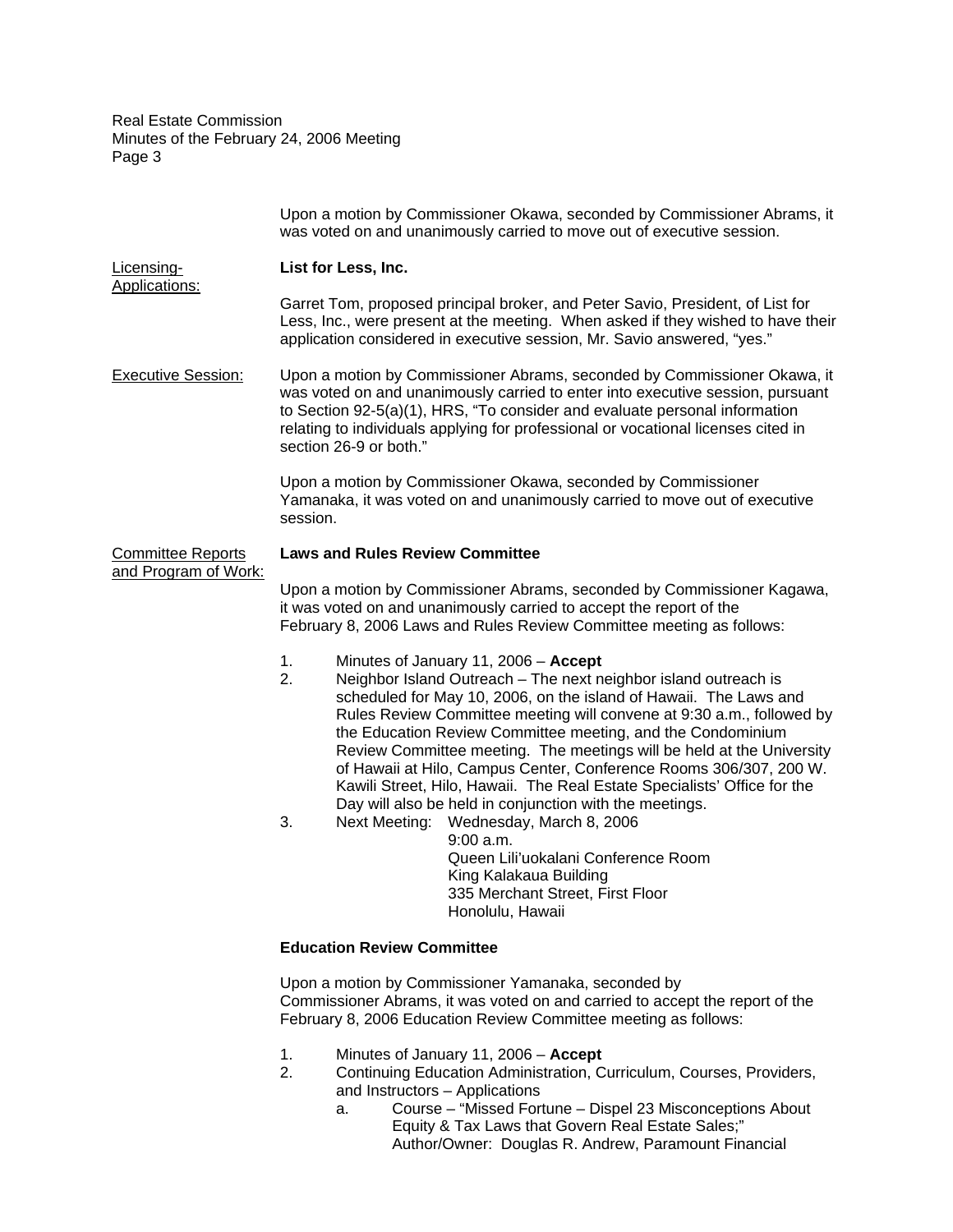> Services, Nicolette Farnworth; Provider: Pending; Course Categories: Investment, Real Estate Law, Finance, Property Ownership and Development, Risk Management; Clock Hours: 3 – **Defer**

- b. Course "Understanding the 1031 Tax-Deferred Exchange;" Author/Owner/Provider: Kona Board of REALTORS; Course Categories: Investment, Finance, 1031 Exchange; Clock Hours: 3 – **Recommend approval**
- c. Course "Cover Your Assets: Property Managers Guide to Federal & State Regulations;" Author/Owner/Provider: Kona Board of REALTORS; Course Categories: Property Management, Risk Management; Clock Hours: 3 – **Recommend approval**
- d. Provider Ralph Foulger's School of Real Estate; Ralph Foulger, Administrator – **Recommend approval**
- 3. Prelicensing Education Administration, Curriculum, Schools, Instructors and Equivalency – Applications
	- a. School Leeward Community College OCEWD: Principal: Michael Tagawa; Salesperson and Broker Curricula – **Recommend approval**
	- b. Instructor Trudy Nishihara; Leeward Community College OCEWD (pending approval); Salesperson and Broker Curricula – **Recommend approval**
	- c. Guest Lecturer Glenn Nishihara; Leeward Community College OCEWD (pending approval); Salesperson and Broker Curricula – **Recommend approval**
	- d. Guest Lecturer John M. Ohama, Leeward Community College OCEWD (pending approval); Salesperson and Broker Curricula – **Recommend approval**
	- e. Guest Lecturer Scott T. Fujiwara; Leeward Community College OCEWD (pending approval); Salesperson and Broker Curricula – **Recommend approval**
- 4. Salesperson's Curriculum Handouts Final **Recommend approval** of last three handouts to accompany revised salesperson's 60-hour curriculum: HARPTA/FIRPTA, Property Management Basics, and Condominium Documents for Buyer's Review
- 5. Program of Work, FY06
	- a. Neighbor Island Outreach and Real Estate Specialists' Office for the Day – The next neighbor island outreach will be held on May 10, 2006 in the Campus Center Conference Rooms 306/307, University of Hawaii – Hilo, 200 West Kawili Street, Hilo, Hawaii. The Laws and Rules Review Committee meeting will convene at 9:30 a.m., to be followed by the Education Review Committee meeting and the Condominium Review Committee meeting. The Real Estate Specialists' Office for the Day will be held in conjunction with the meetings.
	- b. Education Evaluation Task Force Report 1/26/06 meeting **Recommend approval** of EETF recommendations:
		- 1) Approve the last three handouts to accompany revised salesperson's 60-hour curriculum – see item #5a above.
		- 2) Beginning with the 2007-2008 licensing biennium, the salespersons and brokers curricula will be taught separately as the intent is to continue to develop and fine-tune the two curricula as separate courses.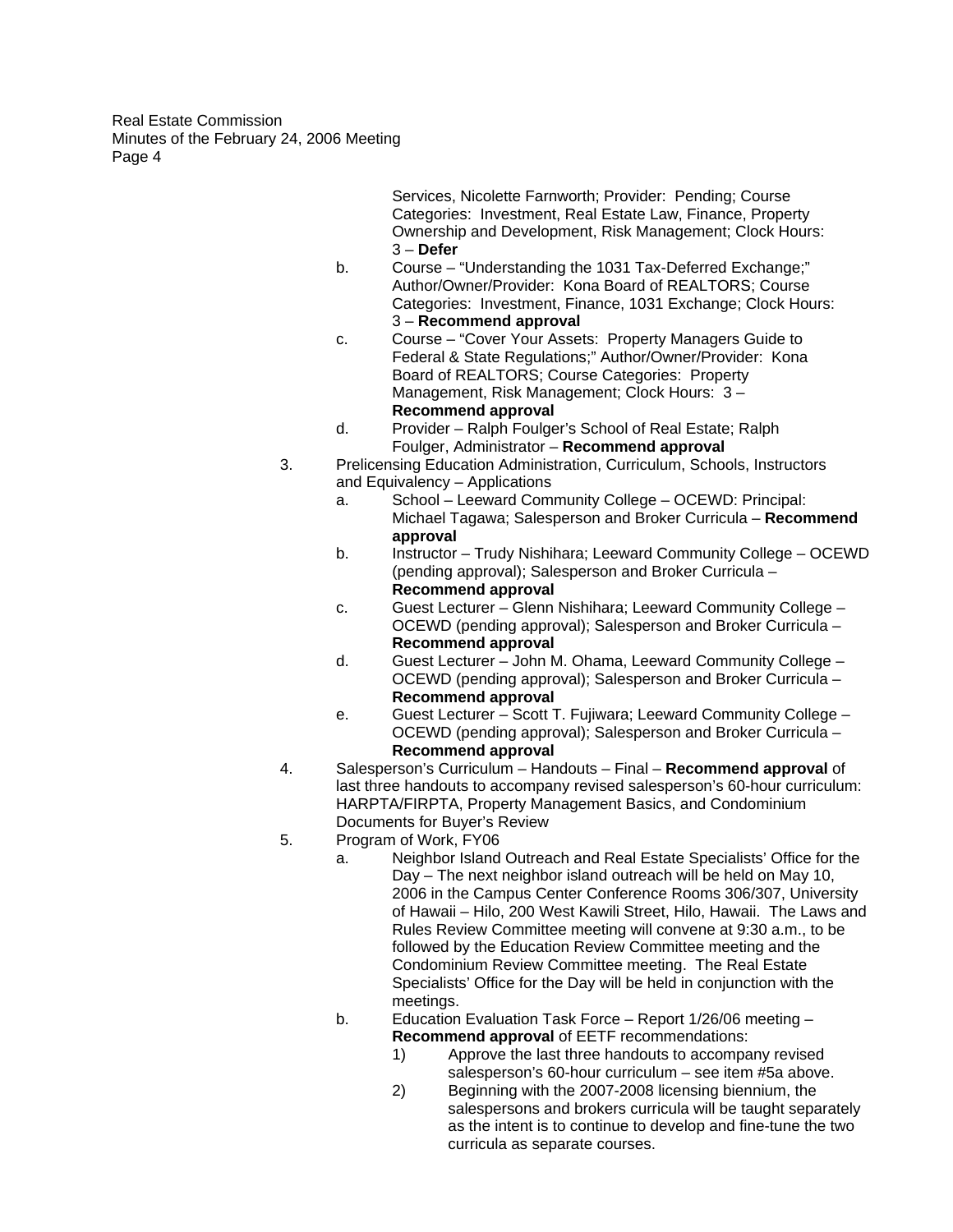- 3) A Request for Proposals be developed for the 2007-2008 Commission Core Course which will include a law and/or ethics update and any combination of approved topics.
- 4) The core course hours will be 3 hours instead of 4 hours, and will be required on an annual basis. Licensees will take the core course each year of the biennium and will need to take either two 3-hour elective courses or one 6-hour elective course to meet the 10 hours mandatory CE for active license renewal. The licensee will end up with a total of 12 hours of CE, which will meet the 10 hour requirement. This is subject to further review of Chapters 467, Hawaii Revised Statutes, and Chapter 99, Hawaii Administrative Rules.
- 6. Budget and Finance Report Real Estate Education Fund as of 12/31/05 **Recommend approval**
- 7. Next Meeting: Wednesday, March 8, 2006 Upon adjournment of the Laws and Rules Review Committee Meeting, which convenes at 9:00 a.m. Queen Lili'uokalani Conference Room King Kalakaua Building 335 Merchant Street, First Floor Honolulu, Hawaii

# **Condominium Review Committee**

Upon a motion by Commissioner Kuriyama, seconded by Commissioner Loudermilk, it was voted on and carried to accept the report of the February 8, 2006 Condominium Review Committee meeting as follows:

- 1. Minutes of January 11, 2006 **Accept.**
- 2. Condominium Governance and Management Request for Informal Non-Binding Opinion Concerning the Depository of Funds of Hawaii Homeowners Associations, §514A-97(c)(1) and §514B-149(c)(1), HRS – Based on the representations made by the Community Association Banc (CAB) in its letter of January 11, 2006 to the Commission and the representations made to the Commission's Condominium Review Committee at its February 8, 2006 meeting, **recommend approval** to issue an informal non-binding interpretation that once CAB has satisfied the conditions as represented in its letter and presentation CAB will be deemed to be a financial institution located in the State whose deposits are insured by an agency of the United States government pursuant to Hawaii Revised Statutes (HRS) Sections 514A-97(c)(1) and §514B-149(c)(1), HRS.
- 3. CPR Registration and Developer's Public Reports
	- a. 86-912A and 86-912B Pukui Place CPR #5649 **Recommend approval** to have the Commission retain the project registration application for the period and procedures prescribed in section 436B-9, HRS; start the calculation of the statutory "abandoned application period" of two consecutive years from the date of developer's letter dated December 20, 2005.
	- b. 900 Alewa Drive Lot C **Recommend approval** to have the Commission retain the project registration application for the period and procedures prescribed in section 436B-9, HRS; start the calculation of the statutory "abandoned application period" of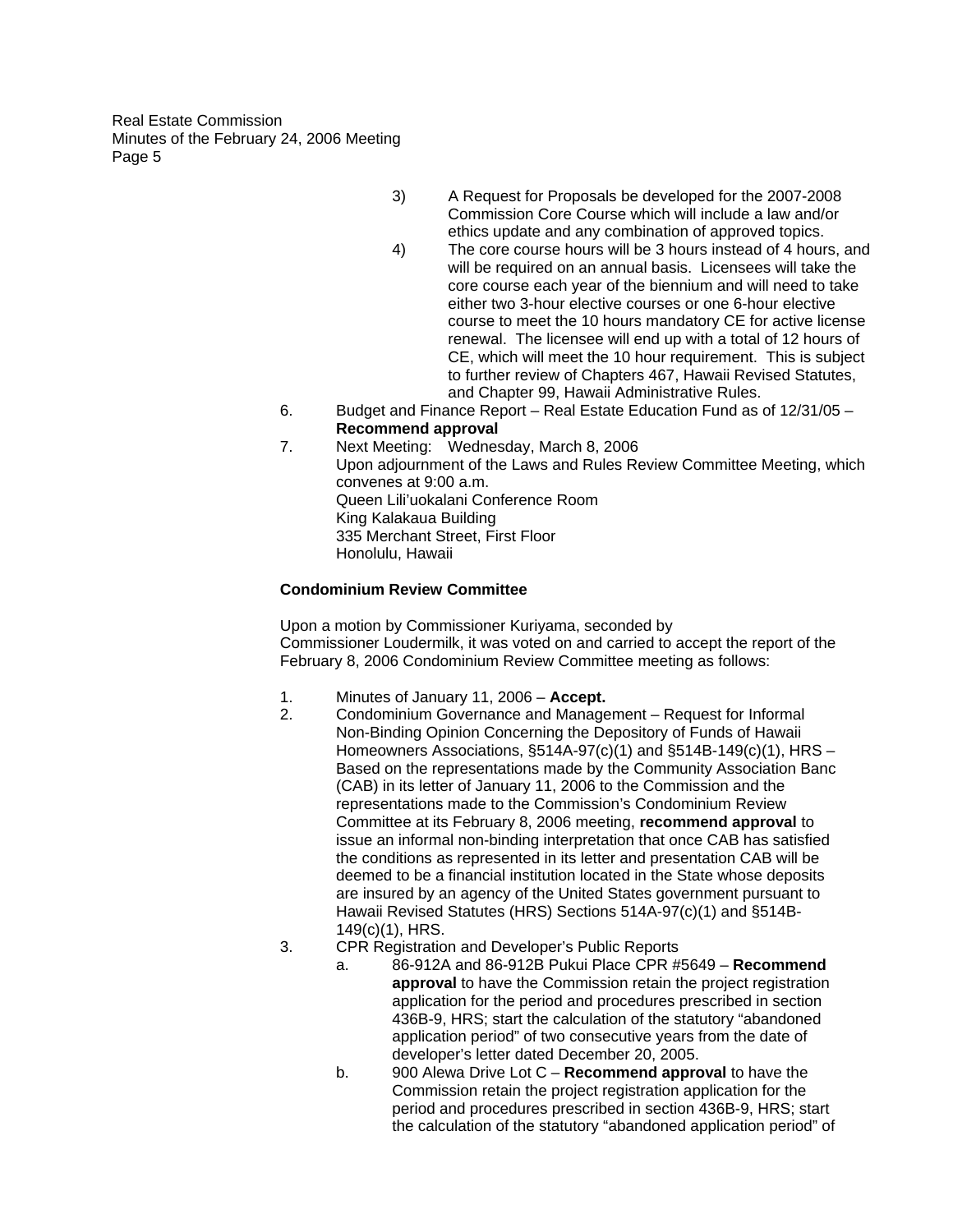> two consecutive years from the date of developer's letter dated December 19, 2005.

- c. Request for Informal Non-Binding Interpretation Owner-Occupant No Action Request §514A-107, HRS – William C. Kuyck – **Recommend approval** to issue an informal non-binding interpretation and issue a "no action" letter based on a verified extenuating medical condition.
- 4. Program of Work, FY06 Recodification of Chapter 514A and Education
	- a. **Recommend approval** to withdraw the Commission's requested revision to section 514B-86(a)(1), HRS, as set forth in S.B. No. 2962 and H.B. No. 3225, and to implement section 514B-86(1), HRS, administratively, as follows:
		- 1) Include in the Commission's prescribed form for a developer's public report a disclosure that the sales contract is not binding until the 30-day notice has been given;
		- 2) Require that the developer shall either (a) resend the developer's public report and any amendments; or (b) make it available on a publicly accessible website, if the 30-day notice is sent more than six months after the date of the developer's public report;
		- 3) Include in the receipt for the 30-day notice check-boxes for buyers to choose 2(a) or (b).
	- b. Recommend approval to include broker educational awareness program regarding the recodification.
- 5. Neighbor Island Outreach and Condominium Specialists' Office for the Day – Hilo, Hawaii May 10, 2006.
- 6. Budget and Finance Report **Recommend approval** to accept the pro forma report for period ending December 31, 2005 subject to audit.
- 7. Next Meeting: Wednesday, March 8, 2006

Upon adjournment of the Education Review Committee Meeting, which follows the Laws and Rules Review Committee Meeting, scheduled to convene at 9:00 a.m. Queen Lili'uokalani Conference Room King Kalakaua Building 335 Merchant Street, First Floor Honolulu, Hawaii

# **Legislation Report and Bills**

The SEO presented an oral report on the status of the bills affecting the Commission. On House Bill 3225, Representative Herkes could not understand why there were so many proposed amendments when all the parties involved had been working on this for over three years and the law does not become effective until July 1, 2006. He suggested giving the law a chance to be utilized by the condominium community before considering any amendments. He strongly requested that the parties providing testimony on House Bill No. 3225 come to an agreement on the proposed amendments or the bill will be deferred indefinitely. The parties present met on the railing after the hearing. The parties were told that none of them requested formally that the Commission consider their proposed amendments, that sending emails to some of Commissioners and Staff will not in itself provide support or recommendations by the Commission. The Staff cannot speak or decide for the Commission, unless it is a Commission position on record. They should request in writing or email to be placed on the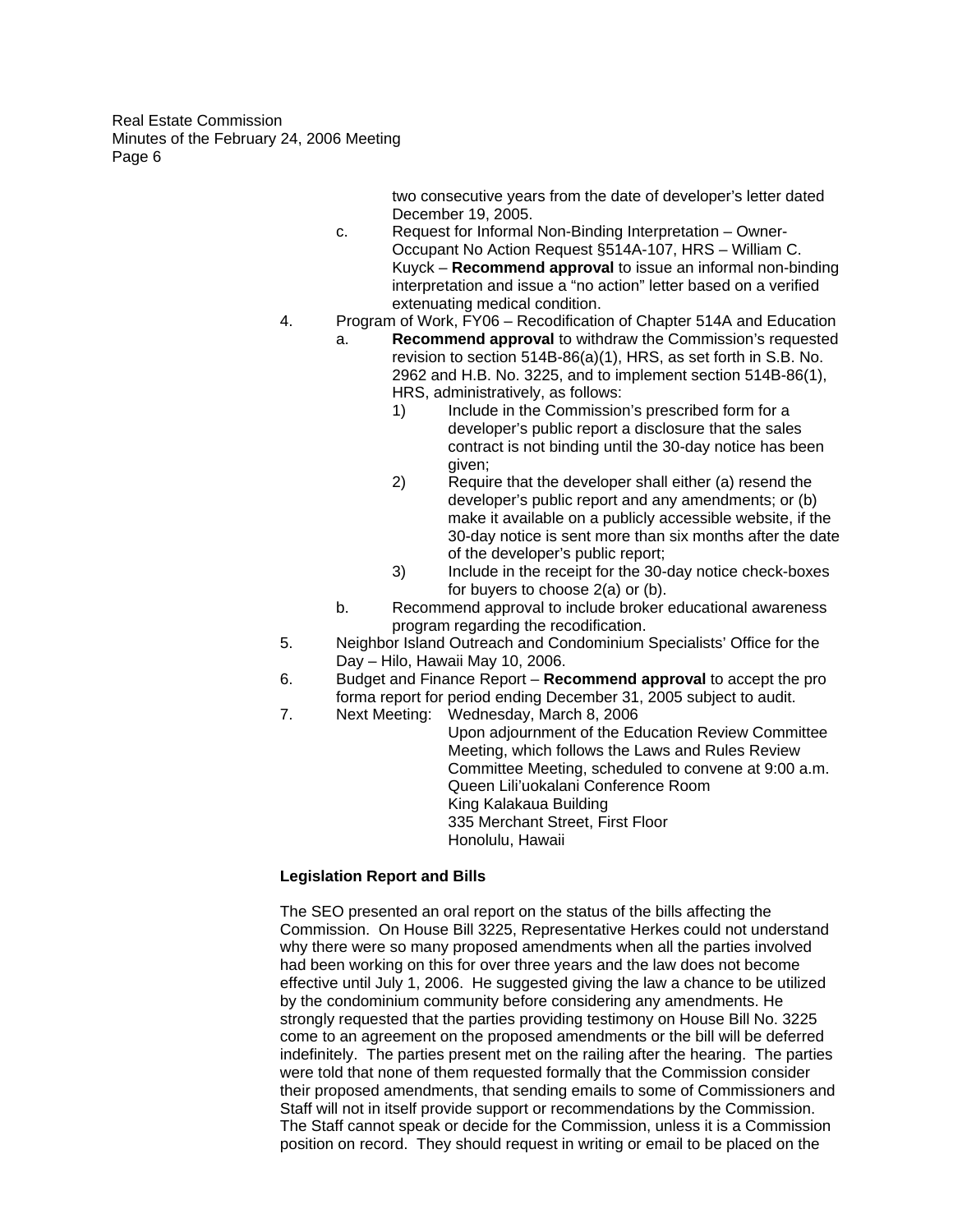|                                                 | Gina A. Zapara                                                                                                                                                                                                                                                                                             |
|-------------------------------------------------|------------------------------------------------------------------------------------------------------------------------------------------------------------------------------------------------------------------------------------------------------------------------------------------------------------|
|                                                 | After a review of the information submitted by the applicant,<br>Commissioner Okawa moved to approve Kathleen S. Mayberry's request to<br>remove the conditions from her license. Commissioner Abrams seconded the<br>motion. The motion was voted on and unanimously carried.                             |
| Licensing -<br>Applications:                    | Kathleen S. Mayberry                                                                                                                                                                                                                                                                                       |
| Licensing and<br>Registration-<br>Ratification: | Upon a motion by Commissioner Okawa, seconded by<br>Commissioner Yamanaka. it was voted on and unanimously carried to approve<br>the ratification of the attached list.                                                                                                                                    |
|                                                 | The Deputy Attorney General asked if Commissioners Kuriyama and Loudermilk<br>needed a delegation from the Commission to speak on behalf of the Commission<br>on condominium-related legislative issues.                                                                                                   |
|                                                 | The Commission's decision cannot come from one individual. The decision must<br>be from the Commission. If CAI's Legislative Action Committee wants to know<br>the Commission's decision or feelings on a matter, they can submit a written<br>request and it will be discussed at the meeting.            |
|                                                 | Commissioner Loudermilk reported that CAI's Legislative Action Committee will<br>present something at the next meeting.                                                                                                                                                                                    |
|                                                 | Currently, there are no rules that are attached to Chapter 514B, HRS. If Chapter<br>514A is deleted, the consumer will not be protected. An example would be the<br>rules relating to reserves.                                                                                                            |
|                                                 | The Commission is concerned that while the proposed amendments make it<br>easier for developers and their attorneys, it may erode consumer protection and<br>the consumer may be subject to harm.                                                                                                          |
|                                                 | agenda of the next CRC meeting and make an appearance for an exchange of<br>comments. Lastly, as reiterated previously, the Commission's statutory purpose<br>is the "protection of the general public in its real estate transactions," which may<br>be in conflict with some of the proposed amendments. |

After a review of the information submitted by the applicant, Commissioner Loudermilk moved to approve the real estate salesperson's license of Gina A. Zapara. Commissioner Kuriyama seconded the motion. The motion was voted on and unanimously carried.

### **Patrick C. Delaney**

After a review of the information presented by the applicant, Commissioner Yamanaka moved to approve the real estate salesperson's license application of Patrick C. Delaney. Commissioner Loudermilk seconded the motion. The motion was voted on a unanimously carried.

# **Clifton Masayoshi Hasegawa**

After a review of the information presented by the applicant, Commissioner Kagawa moved to most likely approve the real estate salesperson's license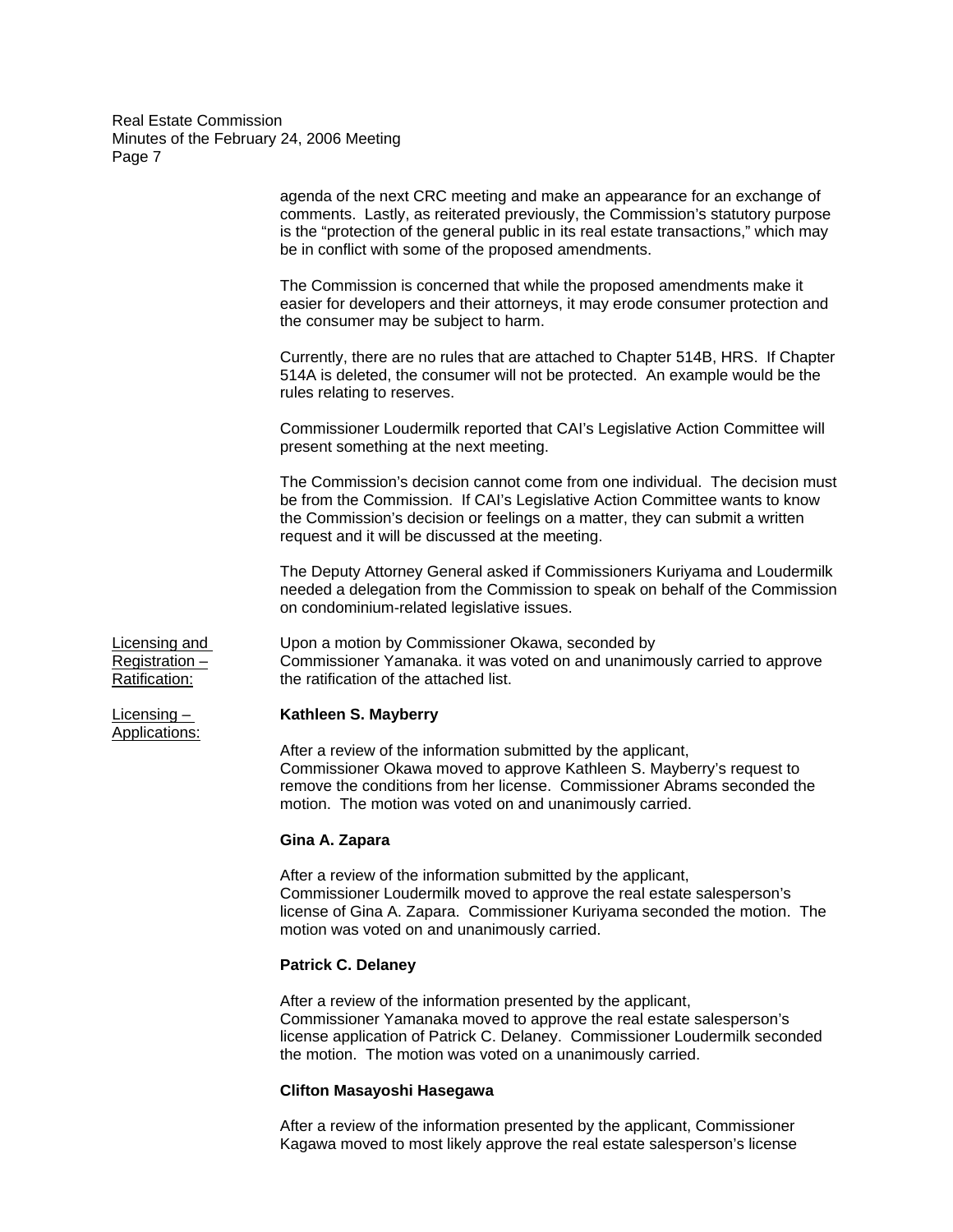> application of Clifton Masayoshi Hasegawa. Commissioner Kuriyama seconded the motion. The motion was voted on and unanimously carried.

#### **Andy Y. Kim**

Commissioner Ball abstained from discussion and voting.

After a review of the information submitted by the applicant, Commissioner Loudermilk moved to approve the real estate broker's license application of Andy Y. Kim. Commissioner Kuriyama seconded the motion. The motion was voted on and carried.

# **Melanie K. Long**

After a review of the information presented by the applicant, Commissioner Kuriyama moved to approve the real estate broker's license application of Melanie. K. Long. Commissioner Abrams seconded the motion. The motion was voted on and unanimously carried.

#### **Linda K. Goy**

After a review of the information submitted by the applicant, Commissioner Yamanaka moved to approve the real estate broker's license application of Linda K. Goy. Commissioner Kagawa seconded the motion. The motion was voted on and unanimously carried.

#### **Michael Szymanski / One Wailea Realty LLC**

Commissioners Kuriyama and Loudermilk abstained from the discussion and voting.

After a review of the information submitted by the applicant, Commissioner Ball moved to defer decision making to the March 24, 2006 Real Estate Commission meeting and to request that Michael Szymanski appear before the Commission at that time. Commissioner Abrams seconded the motion. The motion was voted on and carried.

#### **List for Less, Inc.**

After a review of the information presented by the applicant, Commissioner Yamanaka moved to approve the real estate corporation license of List for Less, Inc. Commissioner Ball seconded the motion. The motion was voted on and unanimously carried.

#### **Asha Elizabeth Vidal**

After a review of the information presented by the applicant, Commissioner Okawa moved to defer decision making to have the matter on educational equivalencies further researched and to request that applicant provide more information. Commissioner Kagawa seconded the motion. The motion was voted on and unanimously carried.

#### **Terry A. Driskell**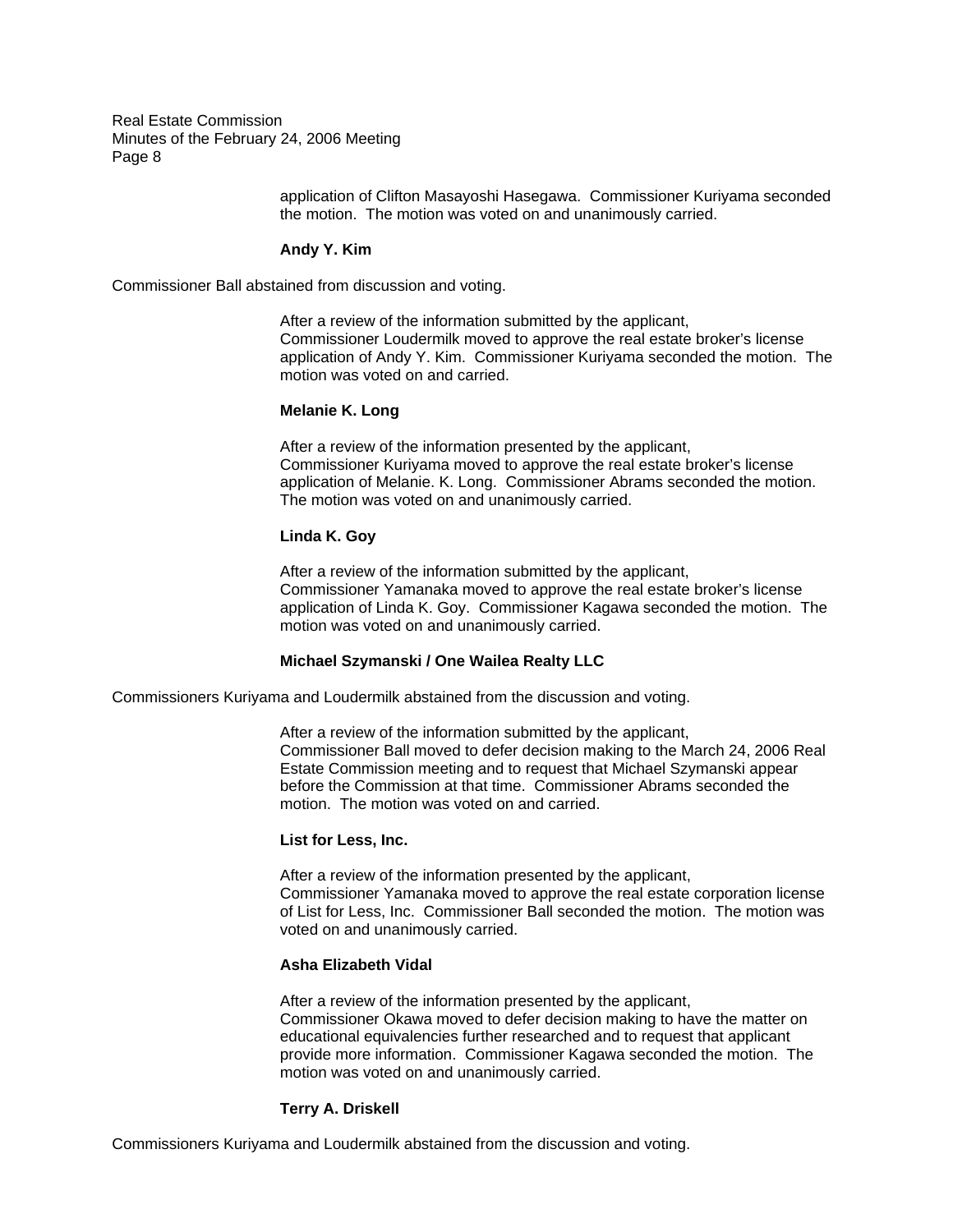> After a review of the information submitted by the applicant, Commissioner Okawa moved to approve the real estate salesperson's license application of Terry A. Driskell. Commissioner Abrams seconded the motion. The motion was voted on and carried.

## **Danny C. Kim**

After a review of the information submitted by the applicant, Commissioner Okawa moved to approve the real estate salesperson's license application of Danny C. Kim. Commissioner Loudermilk seconded the motion. The motion was voted on and unanimously carried.

Committee Reports **Condominium Review Committee**  and Program of Work: **Delegation:** Upon a motion by Commissioner Abrams, seconded by Commissioner Ball, it was voted on and unanimously carried to delegate to Commissioners Kuriyama and Loudermilk to work with staff on condominium issues during the legislative session.

Chapter 91, HRS, The Chair called for a recess from the meeting at 11:22 a.m., to discuss and Adjudicatory Matters: deliberate on the following adjudicatory matters, pursuant to Chapter 91, HRS:

## **In the Matter of the Real Estate Broker's License of Thomas F. Schmidt, dba Tom Schmidt Realtors; REC 1998-121-L, et al.**

Mr. Schmidt requested to reappear before the Commission and asked that the Commission reconsider its decision regarding the course requirement. Mr. Schmidt informed the Commissioners that he had contacted Dower School and was told that the prelicensing course would be three nights a week for two months. It would not be possible for him to take this course as he has to return to the Philippines. He asked if he could take 3, 6 or 9 CE courses in its place.

Mr. Schmidt was informed that Dower School of Real Estate – Windward offers independent study courses which he would be able to complete. He was also informed that the Commission was very specific in the course(s) that they wanted him to complete.

The Chair reaffirmed that the Commission looked at the content of the courses and the course requirement is reflective of what the Commission wanted Mr. Schmidt to take to address the agency issue.

Mr. Schmidt reminded the Commissioners that his license suspension will be up in a few days. He also said that he had submitted his request as to what courses he needed to complete last March.

Mr. Schmidt was informed that staff was contacted by his attorney in late October 2005. Staff had requested that Mr. Schmidt or his attorney submit a list of courses that he would like to take, however, no list was received. The Chair informed Mr. Schmidt that the Commission tried to accommodate Mr. Schmidt's request and put it on the agenda as soon as possible.

Mr. Schmidt was informed that the Commission's decision still stands.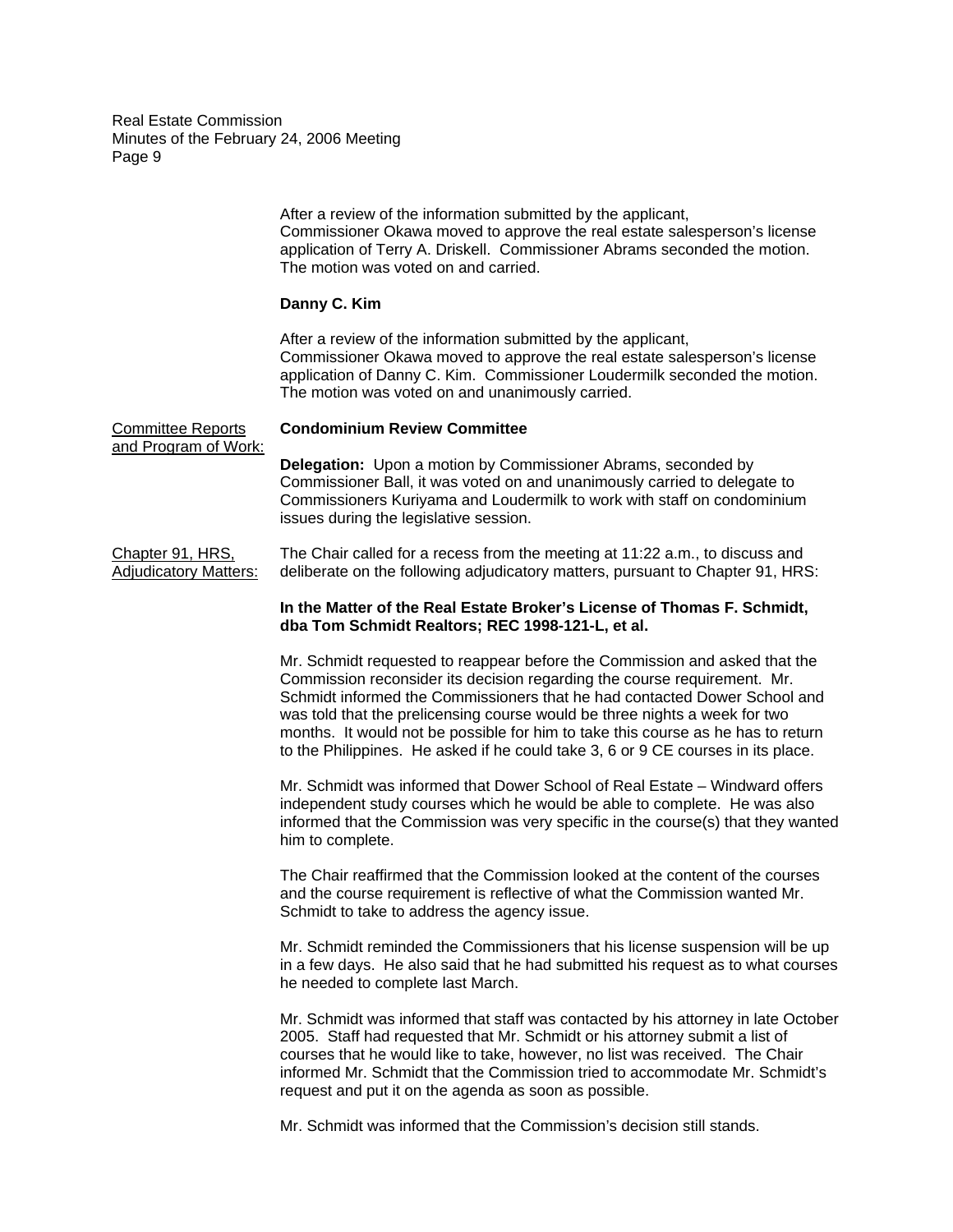|               | Mr. Schmidt thanked the Commission for the time that they spend carrying out<br>their duties as Commissioners.                                                                                                            |
|---------------|---------------------------------------------------------------------------------------------------------------------------------------------------------------------------------------------------------------------------|
|               | Following the Commission's review, deliberation and decisions in these matters,<br>pursuant to Chapter 91, HRS, the Chair announced that the Commission was<br>reconvening its scheduled Commission meeting at 11:29 a.m. |
| Next Meeting: | Friday, March 24, 2006<br>9:00a.m.<br>Queen Lili'uokalani Conference Room<br>King Kalakaua Building<br>335 Merchant Street, First Floor<br>Honolulu, Hawaii                                                               |
| Adjournment:  | With no further business to discuss, the Chair adjourned the meeting at<br>11:30 a.m.                                                                                                                                     |

Reviewed and approved by:

 /s/ Neil Fujitani Neil Fujitani Executive Officer

 March 24, 2006 Date

[ x ] Approved as circulated.<br>[ ] Approved with correction Approved with corrections; see minutes of \_\_\_\_\_\_\_\_\_\_\_\_\_\_\_\_\_ meeting.

CK/NF/isk/060302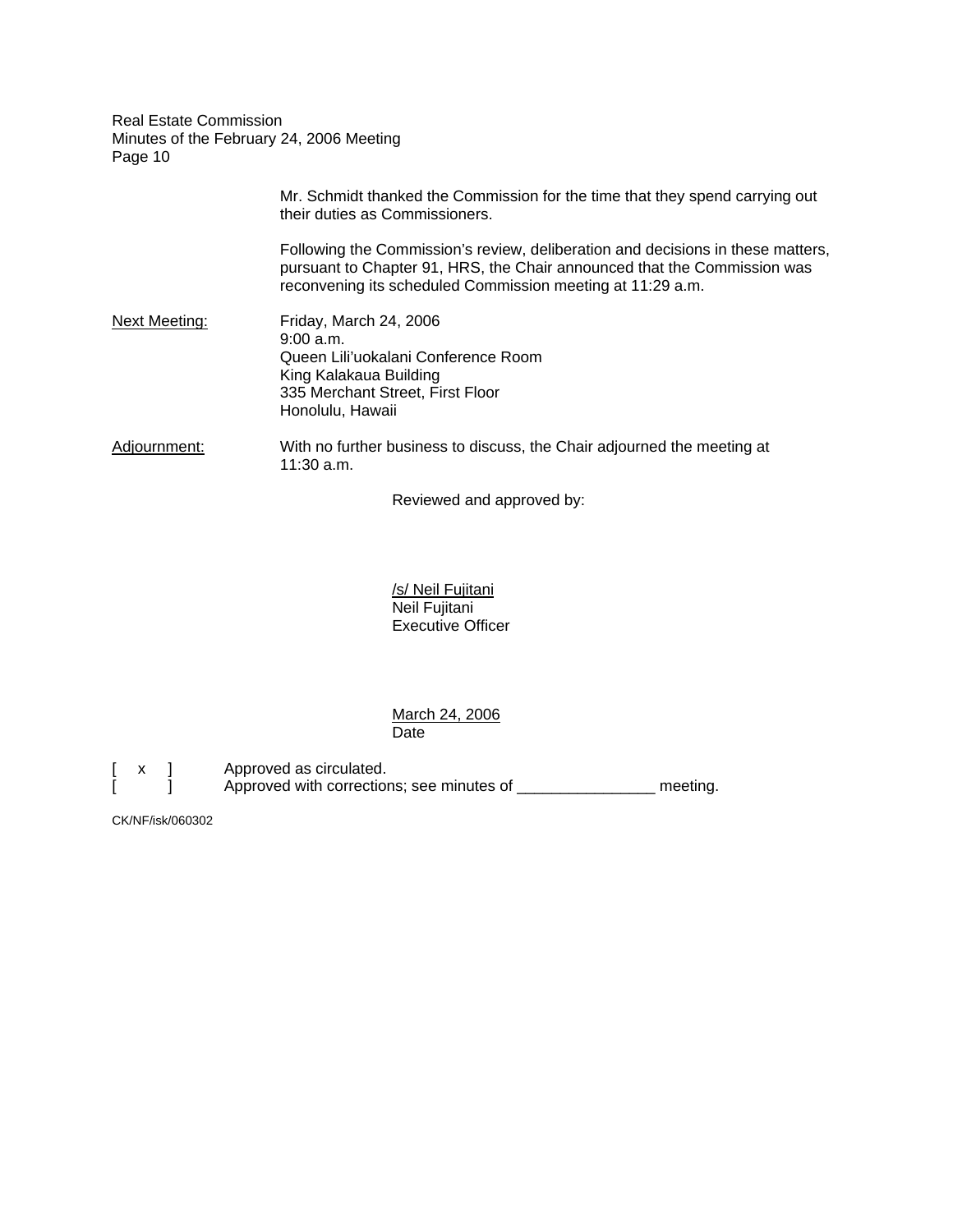# APPROVED APPLICATIONS FOR REAL ESTATE REAL ESTATE COMMISSION MEETING ON FEBRUARY 24, 2006

| <b>Brokers - Limited Liability Companies and Partnerships</b><br>Realty Executives of Maui, Hawaii LLC<br><b>Realty Executives of Maui</b><br>Harold H. Miller, PB                                                      | <b>Effective Date</b><br>01/10/06                                      |
|-------------------------------------------------------------------------------------------------------------------------------------------------------------------------------------------------------------------------|------------------------------------------------------------------------|
| Siu Lan Lundy LLC, SLL Company<br>Siu Lan Lundy, PB                                                                                                                                                                     | 01/11/06                                                               |
| Hawaiian Isle Real Estate, LLC<br>Gretchen L. Lambeth, PB                                                                                                                                                               | 01/18/06                                                               |
| 808 Real Estate LLC<br>Joann C. Matsuo, PB                                                                                                                                                                              | 02/01/06                                                               |
| Kean Properties, LLC<br>Robin M. Kean, PB                                                                                                                                                                               | 02/06/06                                                               |
| MK Real Estate Services, LLC<br>Marcia I. Moreno, PB                                                                                                                                                                    | 02/08/06                                                               |
| <b>Brokers - Corporations and Partnerships</b><br>American Eastern Homes, Inc.<br>Patrick F. Enos, PB                                                                                                                   | <b>Effective Date</b><br>01/17/06                                      |
| Kona Scenic Land, Inc.<br>Gary E. Ashikawa, PB                                                                                                                                                                          | 01/19/06                                                               |
| Summit to Sea Realty Corporation<br>Kelly Ann Wakayama, PB                                                                                                                                                              | 01/27/06                                                               |
| Island Premier Properties Inc.<br>Fred J. Arnett, PB                                                                                                                                                                    | 02/09/06                                                               |
| JL Realty, Inc.<br>Joseph L. Y. Lau, PB                                                                                                                                                                                 | 02/13/06                                                               |
| <b>Brokers - Sole Proprietor</b><br><b>Thomas Mullooly</b><br>Judith S. G. Lau, Sterling Properties<br>Ruth P. Kim<br>James A. Cole                                                                                     | <b>Effective Date</b><br>01/23/06<br>02/06/06<br>01/05/06<br>01/19/06  |
| <b>Trade Name</b><br>All Professional Hawaii Realty Inc., Century 21 All Professional<br>Diane Paulson, Diane Paulson, Real Estate Broker<br>Kilauea Real Estate Company LLC, Blue Sky Kauai<br><b>Vacation Rentals</b> | <b>Effective Date</b><br>01/10/06<br>01/12/06<br>01/26/06              |
| <b>Branch Office</b><br><b>ONeill Group LLC</b><br>Patrick O'Neill, PB                                                                                                                                                  | <b>Effective Date</b><br>01/01/06                                      |
| Realty Executives Hawaii Brokers Inc.<br>Downy V. Sylva, PB                                                                                                                                                             | 01/11/06                                                               |
| <b>Equivalency to Uniform Section of Examination Certificate</b><br>Cathy Ann Brooks<br>Jeffrey Scot Berger<br><b>Tinsley Anne Myrick</b><br>Daryl Joe Bouchie                                                          | <b>Expiration Date</b><br>01/20/08<br>01/20/08<br>01/23/08<br>01/23/08 |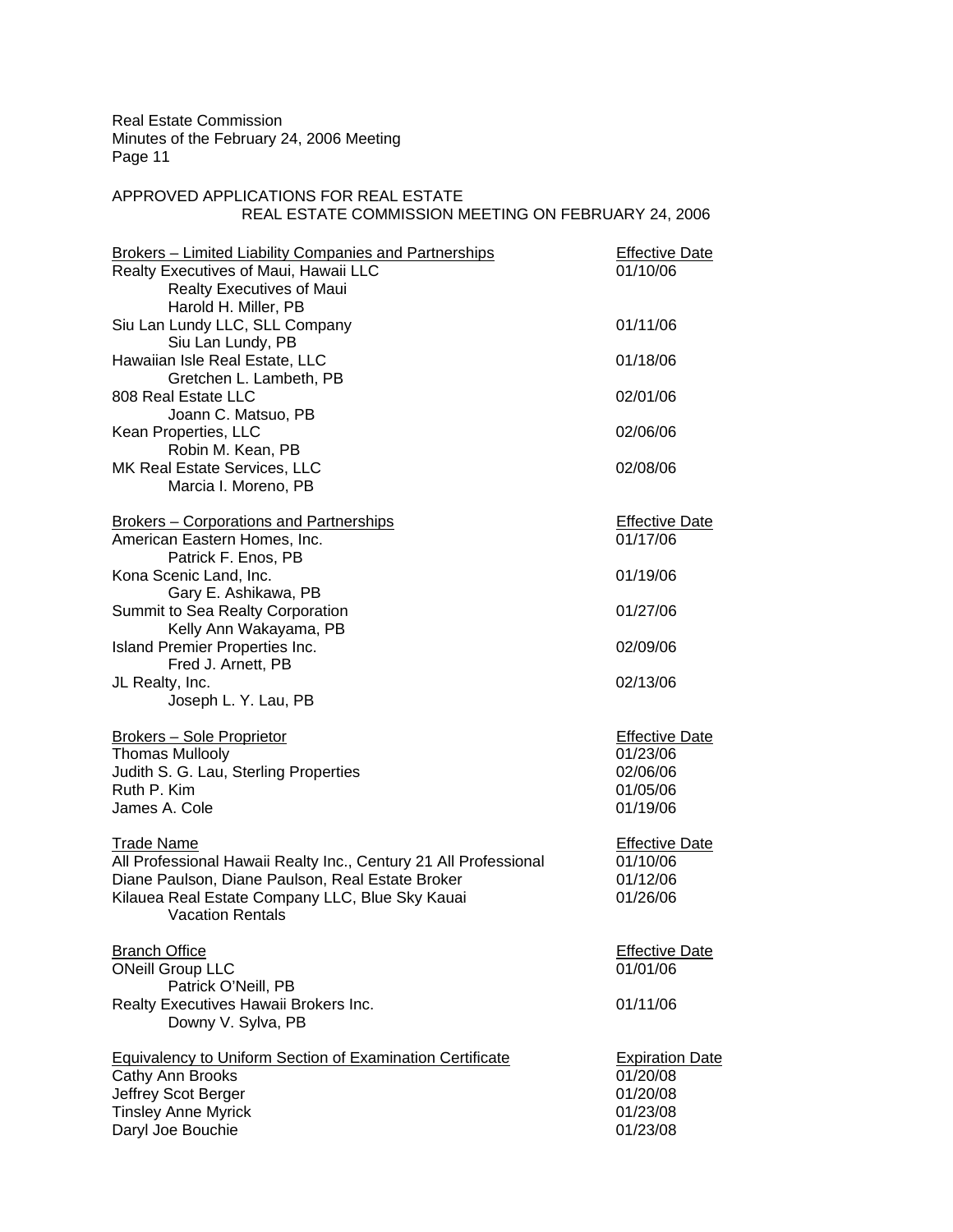| 01/24/08<br>01/24/08<br>01/25/08<br>01/25/08<br>01/25/08<br>01/25/08<br>01/26/08<br>01/26/08<br>01/26/08<br>01/30/08<br>01/30/08<br>01/31/08<br>02/01/08<br>02/01/08<br>02/02/08<br>02/02/08<br>02/03/08<br>02/03/08<br>02/08/08<br>02/08/08<br>02/08/08<br>02/09/08<br>02/09/08<br>02/09/08<br>02/13/08<br>02/13/08<br>02/13/08<br>02/13/08<br>02/13/08<br>02/13/08<br>02/13/08<br>02/13/08<br><b>Expiration Date</b><br>01/20/08<br>01/20/08<br>01/23/08<br>01/24/08<br>01/24/08<br>01/25/08<br>01/25/08<br>01/25/08<br>01/25/08<br>01/25/08<br>01/26/08<br>01/26/08<br>01/26/08<br>01/30/08<br>01/30/08 | <b>Frederick Clark Paine</b><br>Dennis Ray Allison<br>Young Man Cho<br>Brenda Joyce Campbell Murphy<br>Stephen Kendall Post<br>Lawrence Nelson Camp<br>Heather Lynn Carr<br>Sky Ashley Lederman<br>Clifton J. Wilkow<br>JeAnne Elaine Jelcick<br>Jeff Rippee<br>Goran Pleho<br>Filia H. Uipi<br>Walter B. Havekorst, III<br>Robert Eugene Jacobsen<br><b>Yuko Kristie George</b><br>John Bradshaw Doyle, II<br>Stephanie Fernandez Ahina<br>Francesca L. Yarnell<br>Carlos Ramon Rodriguez<br>Suzanne Marie Venn<br>Leilani Michiko O'Dell<br>Deborah A. Booth<br>Pedro Texeira De Sousa Pinto<br>Henry Mariano<br>Joshua Daniel Bird<br>Susan Marie Haney<br>Jeffrey A. Cleeland<br>Alison Ann Moceri<br>Michael Wayne Patterson<br>Bruce J. Aguinaldo<br>Simona Pinon Rodriguez<br><b>Educational Equivalency Certificate</b><br>Cathy Ann Brooks<br>Jeffrey Scot Berger<br><b>Tinsley Anne Myrick</b><br><b>Frederick Clark Paine</b><br>Dennis Ray Allison<br>Young Man Cho<br>Daniel Joseph O'Brien<br>Brenda Joyce Campbell Murphy<br>Stephen Kendall Post<br>Lawrence Nelson Camp<br>Sky Ashley Lederman<br>David Arno Springhetti<br>Clifton J. Wilkow<br>JeAnne Elaine Jelcick<br>Jeff Rippee<br>Goran Pleho<br>01/31/08<br>Filia H. Uipi<br>02/01/08 | <b>Equivalency to Uniform Section of Examination Certificate</b> | <b>Expiration Date</b> |
|------------------------------------------------------------------------------------------------------------------------------------------------------------------------------------------------------------------------------------------------------------------------------------------------------------------------------------------------------------------------------------------------------------------------------------------------------------------------------------------------------------------------------------------------------------------------------------------------------------|----------------------------------------------------------------------------------------------------------------------------------------------------------------------------------------------------------------------------------------------------------------------------------------------------------------------------------------------------------------------------------------------------------------------------------------------------------------------------------------------------------------------------------------------------------------------------------------------------------------------------------------------------------------------------------------------------------------------------------------------------------------------------------------------------------------------------------------------------------------------------------------------------------------------------------------------------------------------------------------------------------------------------------------------------------------------------------------------------------------------------------------------------------------------------------------------------------------------------------------------------------------|------------------------------------------------------------------|------------------------|
|                                                                                                                                                                                                                                                                                                                                                                                                                                                                                                                                                                                                            |                                                                                                                                                                                                                                                                                                                                                                                                                                                                                                                                                                                                                                                                                                                                                                                                                                                                                                                                                                                                                                                                                                                                                                                                                                                                |                                                                  |                        |
|                                                                                                                                                                                                                                                                                                                                                                                                                                                                                                                                                                                                            |                                                                                                                                                                                                                                                                                                                                                                                                                                                                                                                                                                                                                                                                                                                                                                                                                                                                                                                                                                                                                                                                                                                                                                                                                                                                |                                                                  |                        |
|                                                                                                                                                                                                                                                                                                                                                                                                                                                                                                                                                                                                            |                                                                                                                                                                                                                                                                                                                                                                                                                                                                                                                                                                                                                                                                                                                                                                                                                                                                                                                                                                                                                                                                                                                                                                                                                                                                |                                                                  |                        |
|                                                                                                                                                                                                                                                                                                                                                                                                                                                                                                                                                                                                            |                                                                                                                                                                                                                                                                                                                                                                                                                                                                                                                                                                                                                                                                                                                                                                                                                                                                                                                                                                                                                                                                                                                                                                                                                                                                |                                                                  |                        |
|                                                                                                                                                                                                                                                                                                                                                                                                                                                                                                                                                                                                            |                                                                                                                                                                                                                                                                                                                                                                                                                                                                                                                                                                                                                                                                                                                                                                                                                                                                                                                                                                                                                                                                                                                                                                                                                                                                |                                                                  |                        |
|                                                                                                                                                                                                                                                                                                                                                                                                                                                                                                                                                                                                            |                                                                                                                                                                                                                                                                                                                                                                                                                                                                                                                                                                                                                                                                                                                                                                                                                                                                                                                                                                                                                                                                                                                                                                                                                                                                |                                                                  |                        |
|                                                                                                                                                                                                                                                                                                                                                                                                                                                                                                                                                                                                            |                                                                                                                                                                                                                                                                                                                                                                                                                                                                                                                                                                                                                                                                                                                                                                                                                                                                                                                                                                                                                                                                                                                                                                                                                                                                |                                                                  |                        |
|                                                                                                                                                                                                                                                                                                                                                                                                                                                                                                                                                                                                            |                                                                                                                                                                                                                                                                                                                                                                                                                                                                                                                                                                                                                                                                                                                                                                                                                                                                                                                                                                                                                                                                                                                                                                                                                                                                |                                                                  |                        |
|                                                                                                                                                                                                                                                                                                                                                                                                                                                                                                                                                                                                            |                                                                                                                                                                                                                                                                                                                                                                                                                                                                                                                                                                                                                                                                                                                                                                                                                                                                                                                                                                                                                                                                                                                                                                                                                                                                |                                                                  |                        |
|                                                                                                                                                                                                                                                                                                                                                                                                                                                                                                                                                                                                            |                                                                                                                                                                                                                                                                                                                                                                                                                                                                                                                                                                                                                                                                                                                                                                                                                                                                                                                                                                                                                                                                                                                                                                                                                                                                |                                                                  |                        |
|                                                                                                                                                                                                                                                                                                                                                                                                                                                                                                                                                                                                            |                                                                                                                                                                                                                                                                                                                                                                                                                                                                                                                                                                                                                                                                                                                                                                                                                                                                                                                                                                                                                                                                                                                                                                                                                                                                |                                                                  |                        |
|                                                                                                                                                                                                                                                                                                                                                                                                                                                                                                                                                                                                            |                                                                                                                                                                                                                                                                                                                                                                                                                                                                                                                                                                                                                                                                                                                                                                                                                                                                                                                                                                                                                                                                                                                                                                                                                                                                |                                                                  |                        |
|                                                                                                                                                                                                                                                                                                                                                                                                                                                                                                                                                                                                            |                                                                                                                                                                                                                                                                                                                                                                                                                                                                                                                                                                                                                                                                                                                                                                                                                                                                                                                                                                                                                                                                                                                                                                                                                                                                |                                                                  |                        |
|                                                                                                                                                                                                                                                                                                                                                                                                                                                                                                                                                                                                            |                                                                                                                                                                                                                                                                                                                                                                                                                                                                                                                                                                                                                                                                                                                                                                                                                                                                                                                                                                                                                                                                                                                                                                                                                                                                |                                                                  |                        |
|                                                                                                                                                                                                                                                                                                                                                                                                                                                                                                                                                                                                            |                                                                                                                                                                                                                                                                                                                                                                                                                                                                                                                                                                                                                                                                                                                                                                                                                                                                                                                                                                                                                                                                                                                                                                                                                                                                |                                                                  |                        |
|                                                                                                                                                                                                                                                                                                                                                                                                                                                                                                                                                                                                            |                                                                                                                                                                                                                                                                                                                                                                                                                                                                                                                                                                                                                                                                                                                                                                                                                                                                                                                                                                                                                                                                                                                                                                                                                                                                |                                                                  |                        |
|                                                                                                                                                                                                                                                                                                                                                                                                                                                                                                                                                                                                            |                                                                                                                                                                                                                                                                                                                                                                                                                                                                                                                                                                                                                                                                                                                                                                                                                                                                                                                                                                                                                                                                                                                                                                                                                                                                |                                                                  |                        |
|                                                                                                                                                                                                                                                                                                                                                                                                                                                                                                                                                                                                            |                                                                                                                                                                                                                                                                                                                                                                                                                                                                                                                                                                                                                                                                                                                                                                                                                                                                                                                                                                                                                                                                                                                                                                                                                                                                |                                                                  |                        |
|                                                                                                                                                                                                                                                                                                                                                                                                                                                                                                                                                                                                            |                                                                                                                                                                                                                                                                                                                                                                                                                                                                                                                                                                                                                                                                                                                                                                                                                                                                                                                                                                                                                                                                                                                                                                                                                                                                |                                                                  |                        |
|                                                                                                                                                                                                                                                                                                                                                                                                                                                                                                                                                                                                            |                                                                                                                                                                                                                                                                                                                                                                                                                                                                                                                                                                                                                                                                                                                                                                                                                                                                                                                                                                                                                                                                                                                                                                                                                                                                |                                                                  |                        |
|                                                                                                                                                                                                                                                                                                                                                                                                                                                                                                                                                                                                            |                                                                                                                                                                                                                                                                                                                                                                                                                                                                                                                                                                                                                                                                                                                                                                                                                                                                                                                                                                                                                                                                                                                                                                                                                                                                |                                                                  |                        |
|                                                                                                                                                                                                                                                                                                                                                                                                                                                                                                                                                                                                            |                                                                                                                                                                                                                                                                                                                                                                                                                                                                                                                                                                                                                                                                                                                                                                                                                                                                                                                                                                                                                                                                                                                                                                                                                                                                |                                                                  |                        |
|                                                                                                                                                                                                                                                                                                                                                                                                                                                                                                                                                                                                            |                                                                                                                                                                                                                                                                                                                                                                                                                                                                                                                                                                                                                                                                                                                                                                                                                                                                                                                                                                                                                                                                                                                                                                                                                                                                |                                                                  |                        |
|                                                                                                                                                                                                                                                                                                                                                                                                                                                                                                                                                                                                            |                                                                                                                                                                                                                                                                                                                                                                                                                                                                                                                                                                                                                                                                                                                                                                                                                                                                                                                                                                                                                                                                                                                                                                                                                                                                |                                                                  |                        |
|                                                                                                                                                                                                                                                                                                                                                                                                                                                                                                                                                                                                            |                                                                                                                                                                                                                                                                                                                                                                                                                                                                                                                                                                                                                                                                                                                                                                                                                                                                                                                                                                                                                                                                                                                                                                                                                                                                |                                                                  |                        |
|                                                                                                                                                                                                                                                                                                                                                                                                                                                                                                                                                                                                            |                                                                                                                                                                                                                                                                                                                                                                                                                                                                                                                                                                                                                                                                                                                                                                                                                                                                                                                                                                                                                                                                                                                                                                                                                                                                |                                                                  |                        |
|                                                                                                                                                                                                                                                                                                                                                                                                                                                                                                                                                                                                            |                                                                                                                                                                                                                                                                                                                                                                                                                                                                                                                                                                                                                                                                                                                                                                                                                                                                                                                                                                                                                                                                                                                                                                                                                                                                |                                                                  |                        |
|                                                                                                                                                                                                                                                                                                                                                                                                                                                                                                                                                                                                            |                                                                                                                                                                                                                                                                                                                                                                                                                                                                                                                                                                                                                                                                                                                                                                                                                                                                                                                                                                                                                                                                                                                                                                                                                                                                |                                                                  |                        |
|                                                                                                                                                                                                                                                                                                                                                                                                                                                                                                                                                                                                            |                                                                                                                                                                                                                                                                                                                                                                                                                                                                                                                                                                                                                                                                                                                                                                                                                                                                                                                                                                                                                                                                                                                                                                                                                                                                |                                                                  |                        |
|                                                                                                                                                                                                                                                                                                                                                                                                                                                                                                                                                                                                            |                                                                                                                                                                                                                                                                                                                                                                                                                                                                                                                                                                                                                                                                                                                                                                                                                                                                                                                                                                                                                                                                                                                                                                                                                                                                |                                                                  |                        |
|                                                                                                                                                                                                                                                                                                                                                                                                                                                                                                                                                                                                            |                                                                                                                                                                                                                                                                                                                                                                                                                                                                                                                                                                                                                                                                                                                                                                                                                                                                                                                                                                                                                                                                                                                                                                                                                                                                |                                                                  |                        |
|                                                                                                                                                                                                                                                                                                                                                                                                                                                                                                                                                                                                            |                                                                                                                                                                                                                                                                                                                                                                                                                                                                                                                                                                                                                                                                                                                                                                                                                                                                                                                                                                                                                                                                                                                                                                                                                                                                |                                                                  |                        |
|                                                                                                                                                                                                                                                                                                                                                                                                                                                                                                                                                                                                            |                                                                                                                                                                                                                                                                                                                                                                                                                                                                                                                                                                                                                                                                                                                                                                                                                                                                                                                                                                                                                                                                                                                                                                                                                                                                |                                                                  |                        |
|                                                                                                                                                                                                                                                                                                                                                                                                                                                                                                                                                                                                            |                                                                                                                                                                                                                                                                                                                                                                                                                                                                                                                                                                                                                                                                                                                                                                                                                                                                                                                                                                                                                                                                                                                                                                                                                                                                |                                                                  |                        |
|                                                                                                                                                                                                                                                                                                                                                                                                                                                                                                                                                                                                            |                                                                                                                                                                                                                                                                                                                                                                                                                                                                                                                                                                                                                                                                                                                                                                                                                                                                                                                                                                                                                                                                                                                                                                                                                                                                |                                                                  |                        |
|                                                                                                                                                                                                                                                                                                                                                                                                                                                                                                                                                                                                            |                                                                                                                                                                                                                                                                                                                                                                                                                                                                                                                                                                                                                                                                                                                                                                                                                                                                                                                                                                                                                                                                                                                                                                                                                                                                |                                                                  |                        |
|                                                                                                                                                                                                                                                                                                                                                                                                                                                                                                                                                                                                            |                                                                                                                                                                                                                                                                                                                                                                                                                                                                                                                                                                                                                                                                                                                                                                                                                                                                                                                                                                                                                                                                                                                                                                                                                                                                |                                                                  |                        |
|                                                                                                                                                                                                                                                                                                                                                                                                                                                                                                                                                                                                            |                                                                                                                                                                                                                                                                                                                                                                                                                                                                                                                                                                                                                                                                                                                                                                                                                                                                                                                                                                                                                                                                                                                                                                                                                                                                |                                                                  |                        |
|                                                                                                                                                                                                                                                                                                                                                                                                                                                                                                                                                                                                            |                                                                                                                                                                                                                                                                                                                                                                                                                                                                                                                                                                                                                                                                                                                                                                                                                                                                                                                                                                                                                                                                                                                                                                                                                                                                |                                                                  |                        |
|                                                                                                                                                                                                                                                                                                                                                                                                                                                                                                                                                                                                            |                                                                                                                                                                                                                                                                                                                                                                                                                                                                                                                                                                                                                                                                                                                                                                                                                                                                                                                                                                                                                                                                                                                                                                                                                                                                |                                                                  |                        |
|                                                                                                                                                                                                                                                                                                                                                                                                                                                                                                                                                                                                            |                                                                                                                                                                                                                                                                                                                                                                                                                                                                                                                                                                                                                                                                                                                                                                                                                                                                                                                                                                                                                                                                                                                                                                                                                                                                |                                                                  |                        |
|                                                                                                                                                                                                                                                                                                                                                                                                                                                                                                                                                                                                            |                                                                                                                                                                                                                                                                                                                                                                                                                                                                                                                                                                                                                                                                                                                                                                                                                                                                                                                                                                                                                                                                                                                                                                                                                                                                |                                                                  |                        |
|                                                                                                                                                                                                                                                                                                                                                                                                                                                                                                                                                                                                            |                                                                                                                                                                                                                                                                                                                                                                                                                                                                                                                                                                                                                                                                                                                                                                                                                                                                                                                                                                                                                                                                                                                                                                                                                                                                |                                                                  |                        |
|                                                                                                                                                                                                                                                                                                                                                                                                                                                                                                                                                                                                            |                                                                                                                                                                                                                                                                                                                                                                                                                                                                                                                                                                                                                                                                                                                                                                                                                                                                                                                                                                                                                                                                                                                                                                                                                                                                |                                                                  |                        |
|                                                                                                                                                                                                                                                                                                                                                                                                                                                                                                                                                                                                            |                                                                                                                                                                                                                                                                                                                                                                                                                                                                                                                                                                                                                                                                                                                                                                                                                                                                                                                                                                                                                                                                                                                                                                                                                                                                |                                                                  |                        |
|                                                                                                                                                                                                                                                                                                                                                                                                                                                                                                                                                                                                            |                                                                                                                                                                                                                                                                                                                                                                                                                                                                                                                                                                                                                                                                                                                                                                                                                                                                                                                                                                                                                                                                                                                                                                                                                                                                |                                                                  |                        |
|                                                                                                                                                                                                                                                                                                                                                                                                                                                                                                                                                                                                            |                                                                                                                                                                                                                                                                                                                                                                                                                                                                                                                                                                                                                                                                                                                                                                                                                                                                                                                                                                                                                                                                                                                                                                                                                                                                |                                                                  |                        |
|                                                                                                                                                                                                                                                                                                                                                                                                                                                                                                                                                                                                            |                                                                                                                                                                                                                                                                                                                                                                                                                                                                                                                                                                                                                                                                                                                                                                                                                                                                                                                                                                                                                                                                                                                                                                                                                                                                |                                                                  |                        |
|                                                                                                                                                                                                                                                                                                                                                                                                                                                                                                                                                                                                            |                                                                                                                                                                                                                                                                                                                                                                                                                                                                                                                                                                                                                                                                                                                                                                                                                                                                                                                                                                                                                                                                                                                                                                                                                                                                |                                                                  |                        |
|                                                                                                                                                                                                                                                                                                                                                                                                                                                                                                                                                                                                            |                                                                                                                                                                                                                                                                                                                                                                                                                                                                                                                                                                                                                                                                                                                                                                                                                                                                                                                                                                                                                                                                                                                                                                                                                                                                |                                                                  |                        |
|                                                                                                                                                                                                                                                                                                                                                                                                                                                                                                                                                                                                            |                                                                                                                                                                                                                                                                                                                                                                                                                                                                                                                                                                                                                                                                                                                                                                                                                                                                                                                                                                                                                                                                                                                                                                                                                                                                |                                                                  |                        |
|                                                                                                                                                                                                                                                                                                                                                                                                                                                                                                                                                                                                            |                                                                                                                                                                                                                                                                                                                                                                                                                                                                                                                                                                                                                                                                                                                                                                                                                                                                                                                                                                                                                                                                                                                                                                                                                                                                | Walter B. Havekorst, III                                         | 02/01/08               |
|                                                                                                                                                                                                                                                                                                                                                                                                                                                                                                                                                                                                            | Andy Yoshitsugu Kazama<br>02/01/08                                                                                                                                                                                                                                                                                                                                                                                                                                                                                                                                                                                                                                                                                                                                                                                                                                                                                                                                                                                                                                                                                                                                                                                                                             |                                                                  |                        |
|                                                                                                                                                                                                                                                                                                                                                                                                                                                                                                                                                                                                            |                                                                                                                                                                                                                                                                                                                                                                                                                                                                                                                                                                                                                                                                                                                                                                                                                                                                                                                                                                                                                                                                                                                                                                                                                                                                |                                                                  |                        |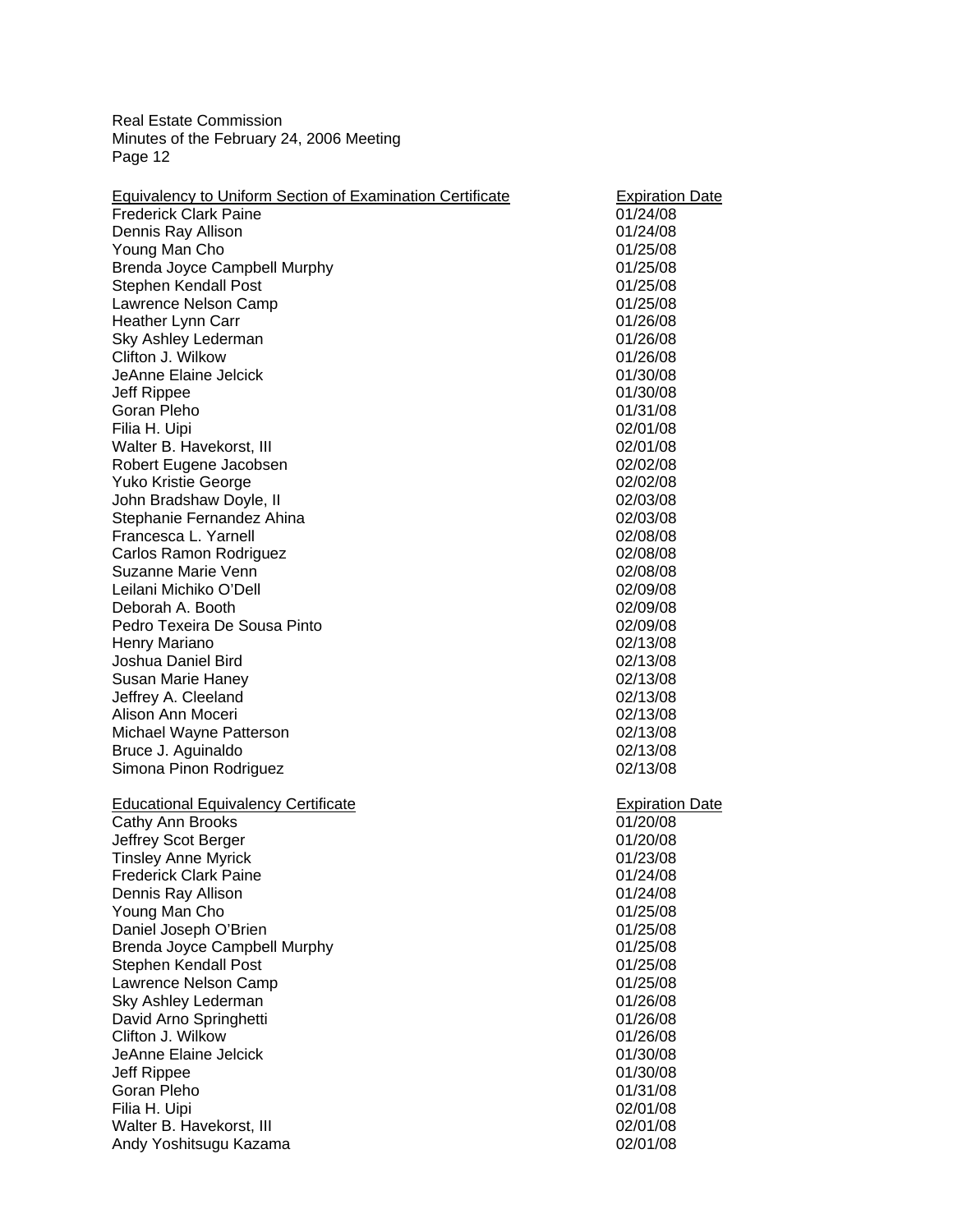| <b>Educational Equivalency Certificate</b>           | <b>Expiration Date</b>            |
|------------------------------------------------------|-----------------------------------|
| Carlos Ramon Rodriguez                               | 02/01/08                          |
| Frida R. Adams                                       | 02/02/08                          |
| Karen Yoko Uehara                                    | 02/02/08                          |
| <b>Allen Scott Giles</b>                             | 02/02/08                          |
| Wael F. Kassamani                                    | 02/02/08                          |
| John Bradshaw Doyle, II                              | 02/03/08                          |
| Stephanie Fernandez Ahina                            | 02/03/08                          |
| Matthew W. Rumley                                    | 02/03/08                          |
| Francesca L. Yarnell                                 | 02/08/08                          |
| Suzanne Marie Venn                                   | 02/08/08                          |
| Leilani Michiko O'Dell                               | 02/09/08                          |
| Deborah A. Booth                                     | 02/09/08                          |
| Jeffrey Scott Simon                                  | 02/09/08                          |
| Dylan Robert King Jones                              | 02/09/08                          |
| Richard Henry Lachmann                               | 02/09/08                          |
| Henry Mariano                                        | 02/13/08                          |
| Joshua Daniel Bird                                   | 02/13/08                          |
| Susan Marie Haney                                    | 02/13/08                          |
| Jeffrey A. Cleeland                                  | 02/13/08                          |
| Alison Ann Moceri                                    |                                   |
|                                                      | 02/13/08                          |
| Michael Wayne Patterson                              | 02/13/08                          |
| Bruce J. Aguinaldo                                   | 02/13/08                          |
| Simona Pinon Rodriguez                               | 02/13/08                          |
| Stephen Campeau                                      | 02/15/08                          |
|                                                      |                                   |
|                                                      |                                   |
| Real Estate Broker Experience Certificate            | <b>Expiration Date</b>            |
| Jeffrey Scot Berger                                  | 01/20/08                          |
| Gregory E. Brown                                     | 01/24/08                          |
| Byron J. Yap                                         | 01/24/08                          |
| Brenda Joyce Campbell Murphy                         | 01/25/08                          |
| Stephen Kendall Post                                 | 01/25/08                          |
| Janis Logan Lee                                      | 01/25/08                          |
| Mary S. Takasane                                     | 01/25/08                          |
| Seren Khufu                                          | 01/26/08                          |
| Clifton J. Wilkow                                    | 01/26/08                          |
| JeAnne Elaine Jelcick                                | 01/30/08                          |
| Jeff Rippee                                          | 01/30/08                          |
| Filia H. Uipi                                        | 02/01/08                          |
| Walter B. Havekorst, III                             | 02/01/08                          |
| John Bradshaw Doyle, II                              | 02/03/08                          |
| Linda K. Goy                                         | 02/03/08                          |
| Suzanne Marie Venn                                   | 02/08/08                          |
| Jeffrey Scott Simon                                  | 02/09/08                          |
| Katherine L. Kalei                                   | 02/09/08                          |
| Andy Young Kim                                       | 02/13/08                          |
| Henry Mariano                                        | 02/13/08                          |
| Joshua Daniel Bird                                   | 02/13/08                          |
| Alison Ann Moceri                                    | 02/13/08                          |
| Michael Wayne Patterson                              | 02/13/08                          |
| Bruce J. Aguinaldo                                   | 02/13/08                          |
|                                                      |                                   |
| Real Estate Broker (upgrade)<br><b>Brian Delaney</b> | <b>Effective Date</b><br>01/09/06 |